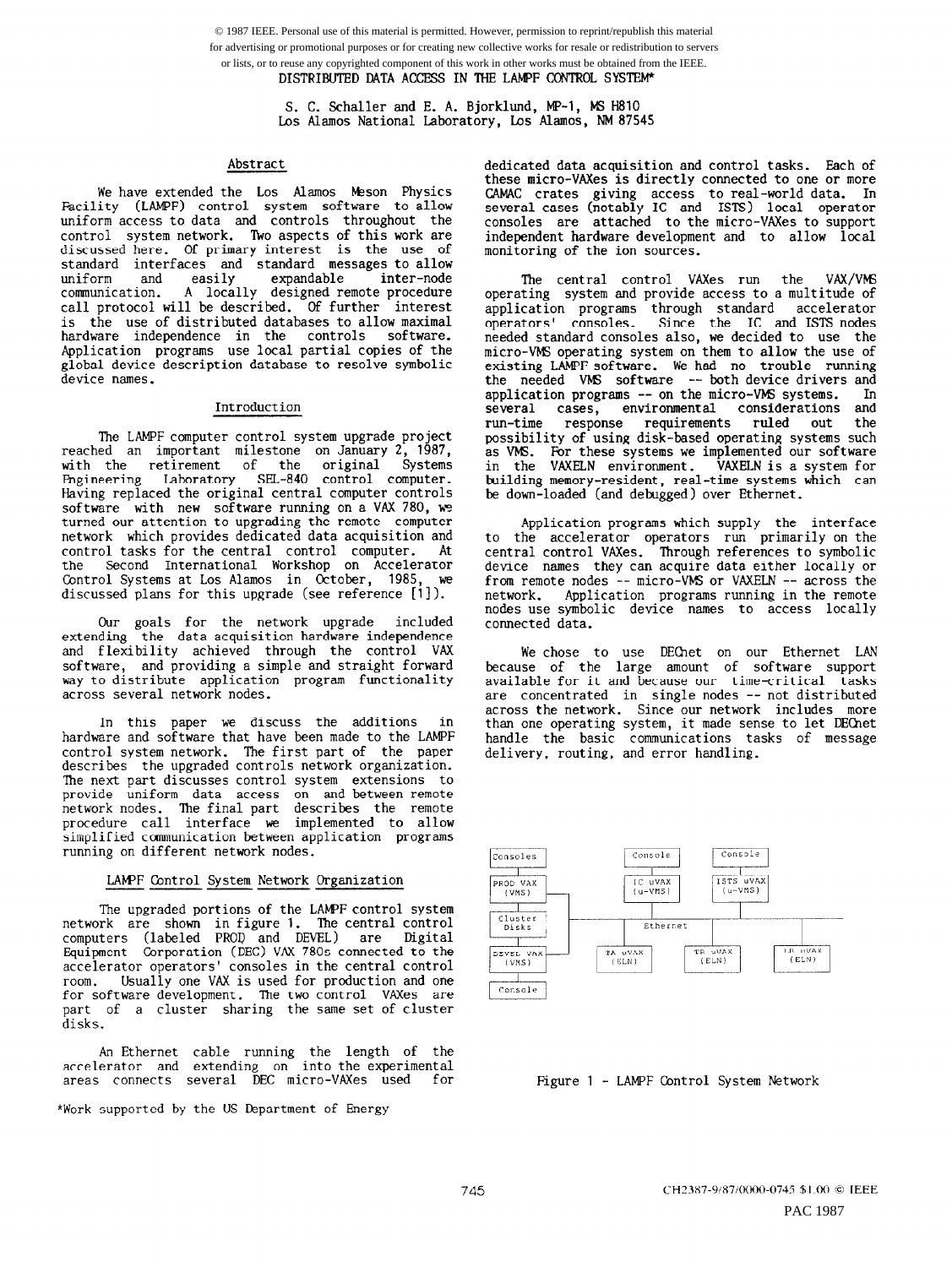#### LAMPF Control System Data Access Software

The data access software on the central control computers was designed to provide a uniform interface for application programs. The interface provided a<br>flexible and powerful mechanism for application programs to acquire data and issue commands in a manner. In particular, hardware-independent application programs were required to access data only through symbolic device names. The general properties of this software have been described elsewhere (see references  $[2]$ ,  $[3]$ , and  $[4]$ .

As part of the controls network upgrade, we<br>wished to provide this same power and hardware independence to applications programs running on both the central control computers and on the remote network nodes.

Figure 2 shows the connections which exist between the various parts of the LAMPF data access software. Each node has a device description database which is used (implicitly) by application programs to resolve references to symbolic device names. Using<br>information in the database, the data access software decides whether the device reference is to be handled locally or on a remote node. If the device is local, the data access software talks to the local CAMAC hardware. Otherwise, the data access software<br>communicates over the network with a CAMAC server<br>which, in turn, drives the CAMAC hardware. The communication may also be established with a remote data server which itself can make references to locally defined devices via symbolic names.



### Figure 2 - Data Access Software

#### Distributed Database Maintenance

The LAMPF device description (Device Table) database actually exists in two forms, not unlike the existence of a Pascal procedure in both a source and<br>an object form. The "source" form of the database is an ASCII database maintained with a commercial<br>database management system (DRS, supplied by Advanced Data Management, Inc.). This source database exists and is maintained only on the cluster disks attached to the central control computers.

The "object" or run-time form of the device description database contains translated information derived from the source database. This technique allows rapid run-time access to the device information at the expense of having programs that must translate<br>between the two forms of the database.

A version (full or partial) of the run-time device description database exists on each network<br>node requiring access to data and controls. The control computers each have a run-time database that contains a description of every device in the control The run-time database in a remote node system. system. The run-time database in a<br>contains information only on devices immediately accessible to that node.

On VMS and micro-VMS nodes, the run-time database<br>is implemented as a VMS global section, which allows multi-process access to the device information and uses the VMS paging mechanism to provide efficient<br>input and output. On VAXELN nodes, the run-time database is implemented as an ELN "area" which allows multi-job and multi-process access to the device information. All ELN areas are memory resident, so there is no concern with input/output efficiency.

The source version of the device description<br>database is updated using tools supplied by the commercial database management system. We have developed a set of update and report programs. The update programs use the full-screen update facilities of the database management system.

The run-time databases on the central control VAXes are updated automatically whenever the source database is modified. When a device which is defined<br>on a remote micro-VMS node is updated, an incremental update of the remote run-time database is also automatically performed. Currently, run-time<br>databases in VAXELN nodes can only be modified by<br>reloading the entire VAXELN system across the network. We hope to be able to perform incremental updates of VAXELN run-time databases in the near future.

It is difficult to keep distributed run-time databases in agreement. Automatic update of the<br>remote databases in parallel with the central control VAX database is an attempt to deal with this problem. However, if a remote computer is not available when a relvant update is made, we must have a mechanism for bringing the databases into agreement when that node next becomes available. Our current solution is administrative; we are seeking automated solutions.

## Remote Procedure Call System

The remote procedure call (RPC) model for communication in distributed systems provides a mechanism whereby a process running on one node can "call", using standard procedure calling semantics,<br>another routine that executes on a different machine. The advantages of RPCs include the simplicity of the calling and listening program interfaces. The details of link handling, message passing, error recovery, and<br>operating system peculiarities are hidden from the user programs.

We implemented a remote procedure call interface as the standard inter-node communication mechanism in the upgraded LAMPF control system network.

The RPC system structure is indicated in figure 3 for the case of a synchronous call with no errors.<br>(The LAMPF RPC interface also supports asynchronous calls and does extensive error handling. See reference [5] for more details.)